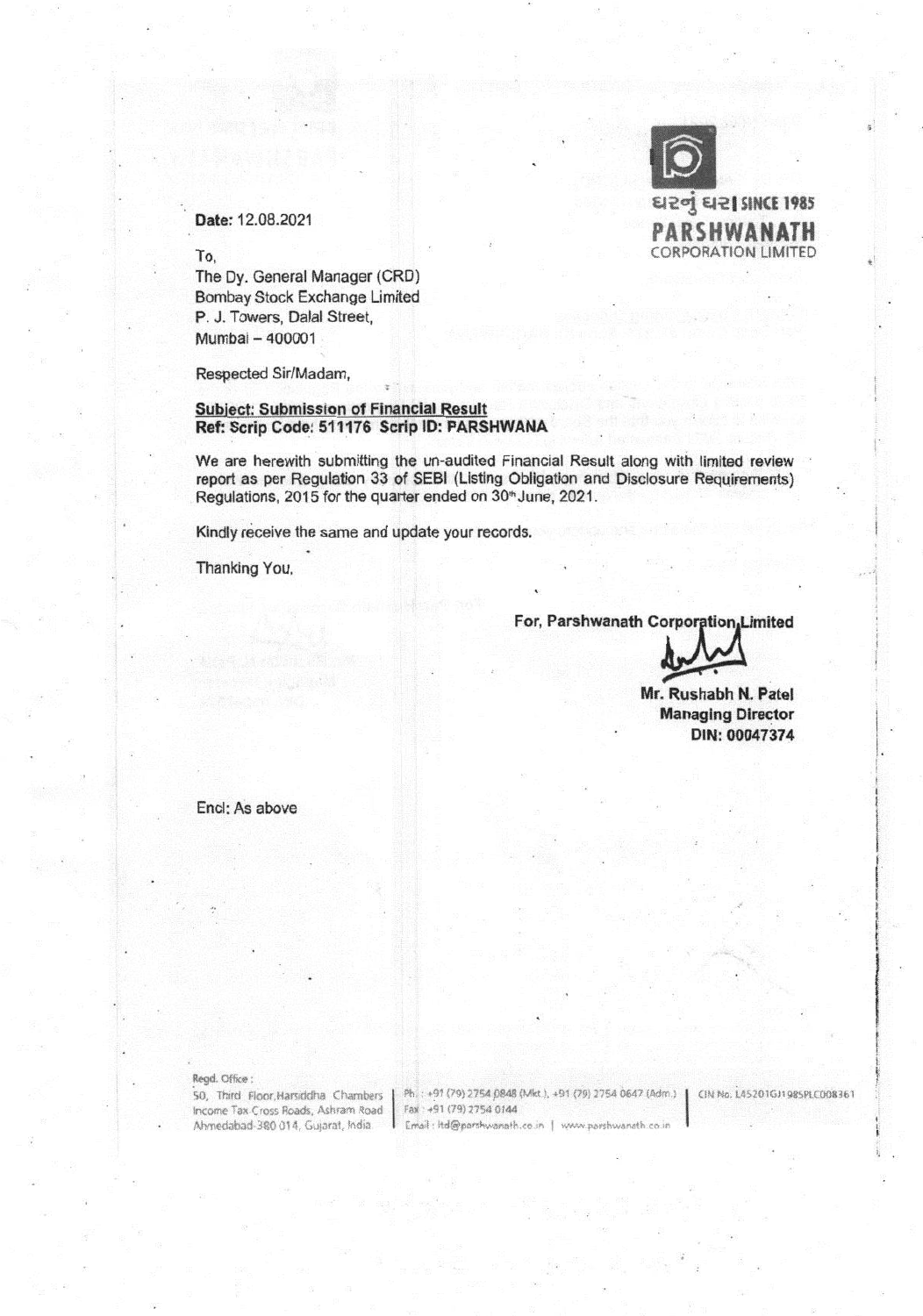

| UNAUDITED FINANCIAL RESULTS FOR QUARTER-I ENDED ON 30th JUNE, 2021 |                                                                                                                           |                           |                         |                           |                         |
|--------------------------------------------------------------------|---------------------------------------------------------------------------------------------------------------------------|---------------------------|-------------------------|---------------------------|-------------------------|
| Part-I<br>(Rs. in Lakhs except EPS data)                           |                                                                                                                           |                           |                         |                           |                         |
| Sr. No.                                                            | <b>Particulars</b><br>$\lambda_{\rm eff}$                                                                                 | Quarter Ended             |                         |                           | Year<br><b>Ended</b>    |
|                                                                    |                                                                                                                           | 30/06/2021<br>(unaudited) | 31/03/2021<br>(Audited) | 30/06/2020<br>(unaudited) | 31/03/2021<br>(Audited) |
|                                                                    | <b>Revenue from Operations</b>                                                                                            | 9.84                      | 14.86                   | 0.68                      | 44.39                   |
| $\mathbf{H}$                                                       | Other Income                                                                                                              | 12.19                     | 11.83                   | 15.34                     | 55.42                   |
| HI                                                                 | Total Income $(1 + 11)$                                                                                                   | 22.03                     | 26.69                   | 16.02                     | 99.81                   |
| IV                                                                 | Expenditure<br><b>Project Expense</b><br>Changes in Inventories of Finished Goods,<br>Work-in-progress and Stock-in-trade | 0.03<br>(0.03)            | 0.04<br>(0.04)          | 0.08<br>(0.08)            | 5.51<br>(5.51)          |
|                                                                    | Employee Benefit Expenses<br>Depreciation<br>Other Expenditure                                                            | 7.07<br>5.68              | 8.01<br>11.95           | 7.02<br>8.64              | 28.62<br>37.16          |
|                                                                    | Total Expenses (IV)                                                                                                       | 12.75                     | 19.96                   | 15.66                     | 65.78                   |
| V                                                                  | Profit before Exceptional Items and tax (III-IV)                                                                          | $9.28$ .                  | 6.73                    | 0.36                      | 34.03                   |
| VI                                                                 | <b>Exceptional Items</b>                                                                                                  | 0.88                      | 1.97                    | 4.27                      | 20.76                   |
| VII                                                                | Profit Before Tax (V+VI)                                                                                                  | 10.16                     | 8.70                    | 4.63                      | 54.79                   |
| VIII                                                               | <b>Tax Expense</b><br>Current tax<br>Earlier year tax adjustment                                                          | 1.58                      | 1.36                    | 0.74                      | 8.56<br>0.82            |
|                                                                    | Tax Expense ('VIII)                                                                                                       | 1.58                      | 1.36                    | 0.74                      | 9.39                    |
| IX                                                                 | Profit for the period (VII-VIII)                                                                                          | 8.57                      | 7.34                    | 3.89                      | 45.41                   |
| X                                                                  | Other Comprehensive Income (OCI)                                                                                          | 0.00                      | $-0.09$                 | 0.00                      | 0.09                    |
| XI                                                                 | Total Income (Including OCI) (IX+X)                                                                                       | 8.57                      | 7.43                    | 3.89                      | 45.50                   |
| XII                                                                | Earning Per Share (EPS) (of Rs. 10/- Each) not<br>annualised<br>(a) Basic<br>(b) Diluted                                  | 0.27<br>0.27              | 0.24<br>0.24            | 0.12<br>0.12              | 1.45<br>1.45            |
| Notes:                                                             |                                                                                                                           |                           |                         |                           |                         |

The above results were reviewed by the Audit Committee and thereafter approved at the meeting of the Board of Directors held on AUGUST 12, 2021. The same has also been subject to Limited Review by the Statutory Auditors. There are no qualifications in the report issued by the Auditors.

The Company is engaged in the business of Construction and Development of housing projects and  $\overline{2}$ therefore there are no other reportable segments.

been regrouped / re- arranged, wherever considered necessary. 3 Figures for the previous perig





BY ORDER OF

BC **RD** 

Regd. Office :

**PLACE: AHMEDABAD DATE: AUGUST 12,2021** 

> 50, Third Floor, Harsiddha Chambers Income Tax Cross Roads, Ashram Road Ahmedabad-380 014, Gujarat, India.

Ph.: +91 (79) 2754 0848 (Mkt.), +91 (79) 2754 0647 (Adm.) Fax: +91 (79) 2754 0144

CIN No. L45201GJ1985PLC008361

Email: htd@parshwanath.co.in | www.parshwanath.co.in